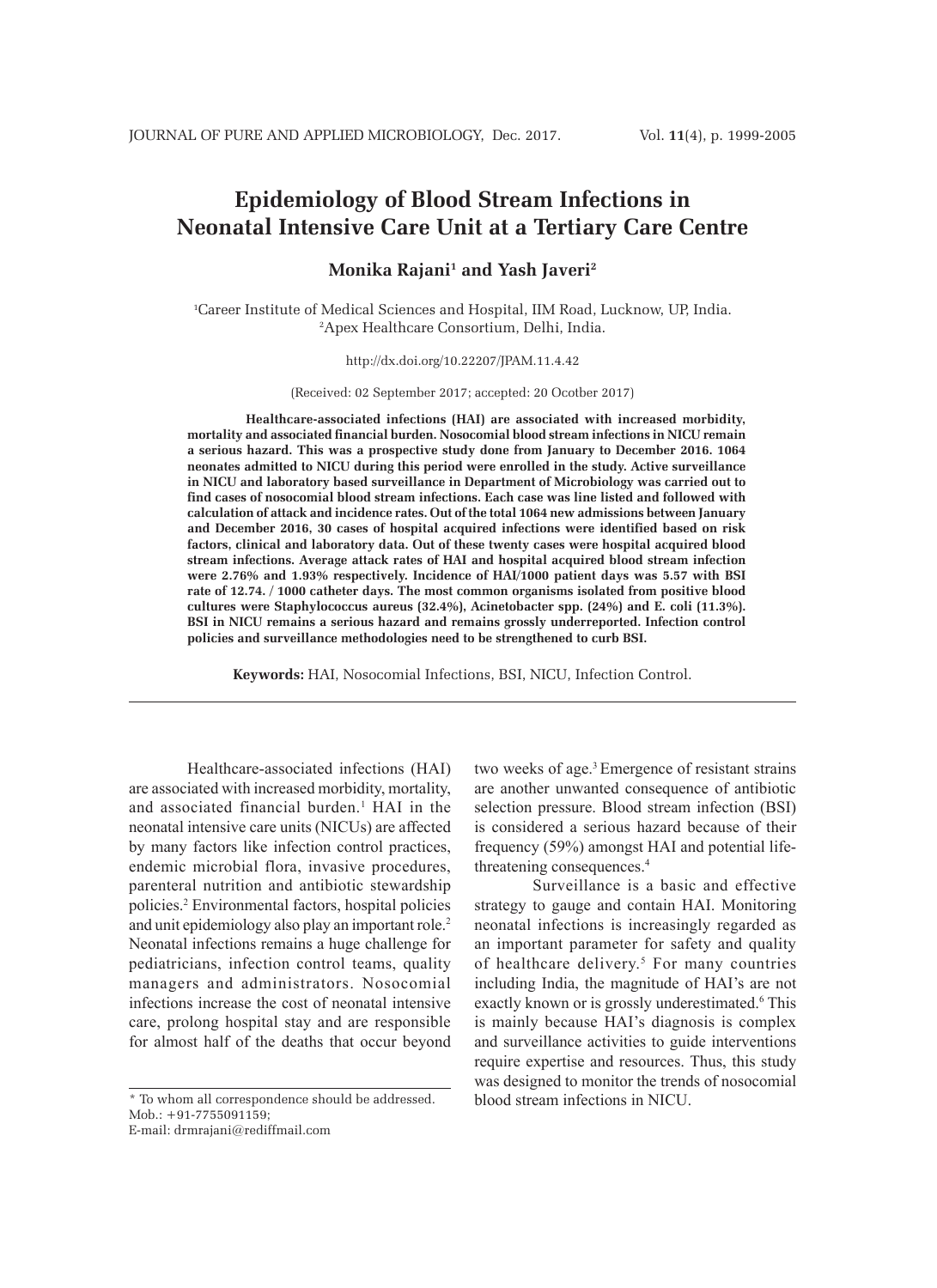## **METHODOLOGY**

#### **Study design and patient population**

This was a prospective study over a period of one year from January to December 2016. 1064 neonates admitted to NICU during this period were enrolled in the study. Active surveillance in NICU and laboratory based surveillance in Department of Microbiology was carried out to find cases of nosocomial blood stream infections. Blood stream infection was monitored prospectively by the attending pediatric staff, infection control team and clinical microbiologist. Demographic, clinical and microbiological data were prospectively collected and recorded on a performa. Each case was line listed and followed with calculations of attack and incidence rates as per the following definitions.

**Attack rate**: (Number of new nosocomial infections acquired in a period/number of patients observed in the same period) X 100

**Incidence rate**: (Number of new nosocomial infections acquired in a period/total patient days for the same period) X 1000

**Definitions and criteria**

# **Hospital acquired blood stream infections**

Neonates who had no infection and / or were not in the incubation period at presentation and who developed infection more than 72 hours after hospitalization. Blood stream infections were identified on basis of clinical signs of sepsis and / or positive blood cultures. All blood cultures were processed by the bacteriology laboratory in department of microbiology. BSI was defined as isolation of at least one positive peripheral blood culture, whereas for cases of coagulate negative staphylococci infection two positive blood cultures were required.

#### **Laboratory tests**

Blood culture bottles were incubated for 7 days at 37°C and sub cultured at 24 hours, 72 hours and 7 days of incubation into sheep blood agar and MacConkey agar. Cultures were incubated at 37 °C for 24-48 hours. Isolates of bacteria were identified by conventional biochemical and serological methods .The antibiotic susceptibility for isolated pathogens was performed on Muller Hinton agar (HiMedia) by Kirby- Bauer disk diffusion method and interpreted according to the Clinical Laboratory Standards Institute breakpoint values.

#### **RESULTS**

Out of the total 1064 new admissions between January and December 2016, thirty cases of hospital acquired infections were identified based on risk factors, clinical and laboratory data. Out of these twenty cases were hospital acquired blood stream infections. Average attack rates of HAI and hospital acquired blood stream infection were 2.76% and 1.93% respectively .Incidence of HAI/1000 patient days was 5.57 with BSI rate of

| Month     | No of<br>new<br>admissions | No. of<br><b>BSI</b> | No of<br>HAI   | Catheter<br>days | Patient<br>Days | <b>BSI</b><br>Attack<br>Rate $(\% )$ | HAI<br>Attack<br>Rate $(\% )$ | <b>BSI/1000</b><br>catheter<br>days | Incident<br>of $HAI/1000$<br>Pt Days |
|-----------|----------------------------|----------------------|----------------|------------------|-----------------|--------------------------------------|-------------------------------|-------------------------------------|--------------------------------------|
| January   | 79                         | $\overline{4}$       | 5              | 133              | 596             | 5.06                                 | 6.23                          | 30.07                               | 8.38                                 |
| February  | 81                         | J.                   | 2              | 136              | 579             | 1.23                                 | 2.46                          | 7.35                                | 3.45                                 |
| March     | 88                         | $\overline{2}$       | 3              | 169              | 601             | 2.27                                 | 3.40                          | 11.8                                | 4.99                                 |
| April     | 77                         | $\overline{2}$       | $\overline{2}$ | 122              | 502             | 2.59                                 | 2.59                          | 16.3                                | 3.98                                 |
| May       | 98                         |                      | 1              | 120              | 584             | 1.20                                 | 1.20                          | 8.33                                | 1.71                                 |
| June      | 89                         | $\overline{4}$       | 5              | 167              | 612             | 4.49                                 | 5.61                          | 23.9                                | 8.16                                 |
| July      | 72                         | 3                    | 3              | 134              | 633             | 4.16                                 | 4.16                          | 22.38                               | 4.71                                 |
| August    | 97                         |                      | $\overline{2}$ | 129              | 622             | 1.03                                 | 2.06                          | 22.38                               | 4.71                                 |
| September | 104                        | $\theta$             | $\Omega$       | 133              | 644             | $\theta$                             | $\theta$                      | $\Omega$                            | $\theta$                             |
| October   | 92                         | $\theta$             | $\theta$       | 164              |                 | $\theta$                             | $\theta$                      | $\theta$                            | $\theta$                             |
| November  | 103                        | $\theta$             | 3              | 178              | 630             | $\theta$                             | 2.91                          | $\Omega$                            | 9.52                                 |
| December  | 84                         | $\overline{2}$       | 4              | 148              | 531             | 2.3                                  | 4.76                          | 13.5                                | 7.51                                 |
| Total     | 1064                       | 20                   | 30             | 1729             | 6534            | 1.93                                 | 2.76                          | 12.74                               | 5.57                                 |

**Table1.** HAI surveillance rates in NICU

J PURE APPL MICROBIO*,* **11**(4), DECEMBER 2017.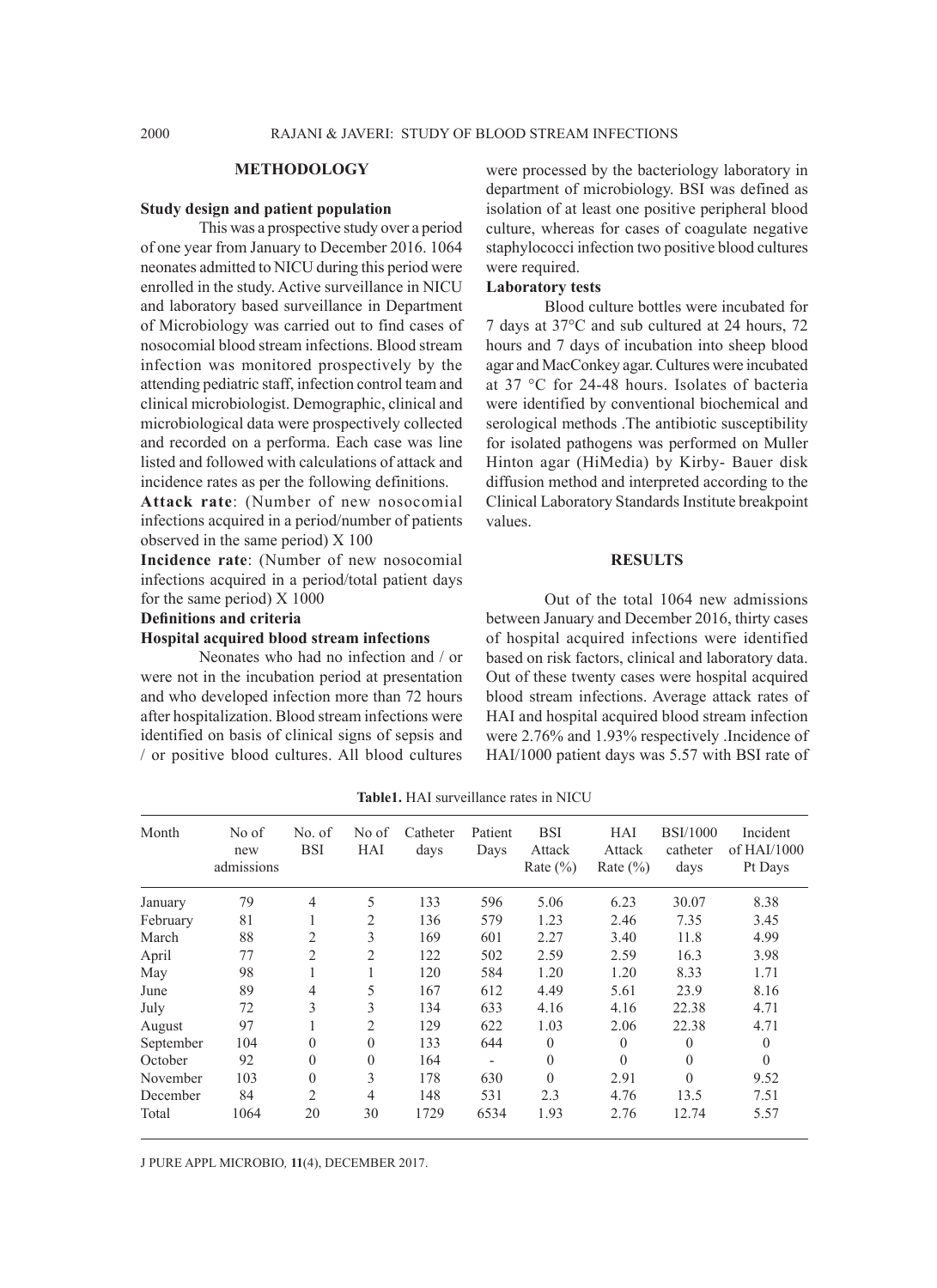12.74. / 1000 catheter days. The most common organisms isolated from blood cultures were *Staphylococcus aureus* (32.4%), Acinetobacter spp. (24%) and E. coli (11.3%). In S.aureus maximum resistance was seen with penicillin (74%). Acinetobacter spp. was resistant to Amoxicillin clavulanic acid (83%), Amikacin (66%) and Ceftriaxone (77%). In E. coli 88% resistance was seen to Amoxicillin clavulanic acid, Ciprofloxacin (79%) and Ceftriaxone (77%).

BSI attack rate was seen above the average rate in the months of January, March, April, June, July and December. However, the difference from the average was not found to be significant for any of these months. Incidence of BSI was seen above the average rate in the months of January,

| Month     |               | No. New<br>Admissions   | No.<br>of HAI    | No.<br>of BSI    |                          | <b>BSI Attack Rate</b>                  |                    | <b>HAI Attack Rate</b> |                    |
|-----------|---------------|-------------------------|------------------|------------------|--------------------------|-----------------------------------------|--------------------|------------------------|--------------------|
|           |               |                         |                  |                  |                          | $\%$                                    | p-value            | $\frac{0}{0}$          | p-value            |
| January   |               | 79                      | 5                | $\overline{4}$   |                          | 5.06                                    | 0.204              | 6.23                   | 0.202              |
| February  |               | 81                      | $\overline{c}$   | 1                |                          | 1.23                                    | 0.568              | 2.46                   | 0.862              |
| March     |               | 88                      | 3                |                  | $\overline{c}$           | 2.27                                    | 0.830              | 3.4                    | 0.740              |
| April     |               | 77                      | $\overline{c}$   | $\overline{c}$   |                          | 2.59                                    | 0.715              | 2.59                   | 0.925              |
| May       |               | 98                      | $\mathbf{1}$     |                  | $\mathbf{1}$             | 1.2                                     | 0.507              | 1.2                    | 0.156              |
| June      |               | 89                      | 5                |                  | 4                        | 4.49                                    | 0.244              | 5.61                   | 0.243              |
| July      |               | 72                      | 3                | 3                |                          | 4.16                                    | 0.343              | 4.16                   | 0.552              |
| August    |               | $\overline{2}$<br>97    |                  | $\mathbf{1}$     |                          | 1.03                                    | 0.380              | 2.06                   | 0.627              |
| September |               | 104                     | $\overline{0}$   | $\boldsymbol{0}$ |                          | $\boldsymbol{0}$                        | NA                 | $\boldsymbol{0}$       | NA                 |
| October   |               | 92                      | $\boldsymbol{0}$ | $\boldsymbol{0}$ |                          | $\overline{0}$                          | NA                 | $\overline{0}$         | NA                 |
| November  |               | 103                     | 3                | $\boldsymbol{0}$ |                          | $\mathbf{0}$                            | NA                 | 2.91                   | 0.928              |
| December  |               | 84                      | $\overline{4}$   | $\overline{c}$   |                          | 2.30                                    | 0.821              | 4.76                   | 0.389              |
| Total     |               | 1064                    | 30               | 20               |                          | 1.93                                    |                    | 2.76                   | $\overline{a}$     |
|           |               |                         |                  |                  |                          | Table 3. Incidence rates of BSI and HAI |                    |                        |                    |
| Month     | No. of<br>new | No.<br>of               | No.<br>of        | Catheter<br>Days | Patient<br>Days          | Incidence<br>of BSI/                    | p-value*<br>of BSI | Incidence<br>of HAI/   | p-value*<br>of HAI |
|           | admissions    | HAI                     | <b>BSI</b>       |                  |                          | 1000                                    | Incidence          | 1000 Pt                | Incidence          |
|           |               |                         |                  |                  |                          | catheter                                | Comparison         | Days                   | Comparison         |
|           |               |                         |                  |                  |                          | days                                    | from               |                        | from               |
|           |               |                         |                  |                  |                          |                                         | Overall            |                        | Overall            |
| January   | 79            | 5                       | $\overline{4}$   | 133              | 596                      | 30.07                                   | 0.367              | 8.38                   | 0.784              |
| February  | 81            | $\overline{2}$          | 1                | 136              | 579                      | 7.35                                    | 0.570              | 3.45                   | 0.745              |
| March     | 88            | $\overline{\mathbf{3}}$ | $\overline{2}$   | 169              | 601                      | 11.8                                    | 0.935              | 4.99                   | 0.938              |
| April     | 77            | $\overline{c}$          | $\overline{2}$   | 122              | 502                      | 16.3                                    | 0.805              | 3.98                   | 0.825              |
| May       | 98            | $\mathbf{1}$            | $\mathbf{1}$     | 120              | 584                      | 8.33                                    | 0.631              | 1.71                   | 0.355              |
| June      | 89            | 5                       | $\overline{4}$   | 167              | 612                      | 23.9                                    | 0.491              | 8.16                   | 0.786              |
| July      | 72            | $\overline{\mathbf{3}}$ | $\mathfrak{Z}$   | 134              | 633                      | 22.38                                   | 0.580              | 4.73                   | 0.917              |
| August    | 97            | $\overline{2}$          | 1                | 129              | 622                      | 7.75                                    | 0.575              | 3.21                   | 0.681              |
| September | 104           | $\boldsymbol{0}$        | $\boldsymbol{0}$ | 133              | 644                      | $\boldsymbol{0}$                        | NA                 | $\boldsymbol{0}$       | NA                 |
| October   | 92            | $\mathbf{0}$            | $\boldsymbol{0}$ | 160              | $\overline{\phantom{a}}$ | $\boldsymbol{0}$                        | NA                 | $\boldsymbol{0}$       | NA                 |
| November  | 103           | 3                       | $\boldsymbol{0}$ | 178              | 630                      | $\mathbf{0}$                            | NA                 | 9.52                   | 0.680              |
| December  | 84            | $\overline{4}$          | $\overline{2}$   | 148              | 531                      | 13.5                                    | 0.952              | 7.53                   | 0.835              |
| Total     | 1064          | 30                      | 20               | 1729             | 6534                     | 12.74                                   | $\overline{a}$     | 5.57                   | $\frac{1}{2}$      |

**Table 2.** Attack rates of BSI and HAI in NICU

\* p-values are calculated for comparison of incidence rate of particular month with the average using Gaussian (z) test.

J PURE APPL MICROBIO*,* **11**(4), DECEMBER 2017.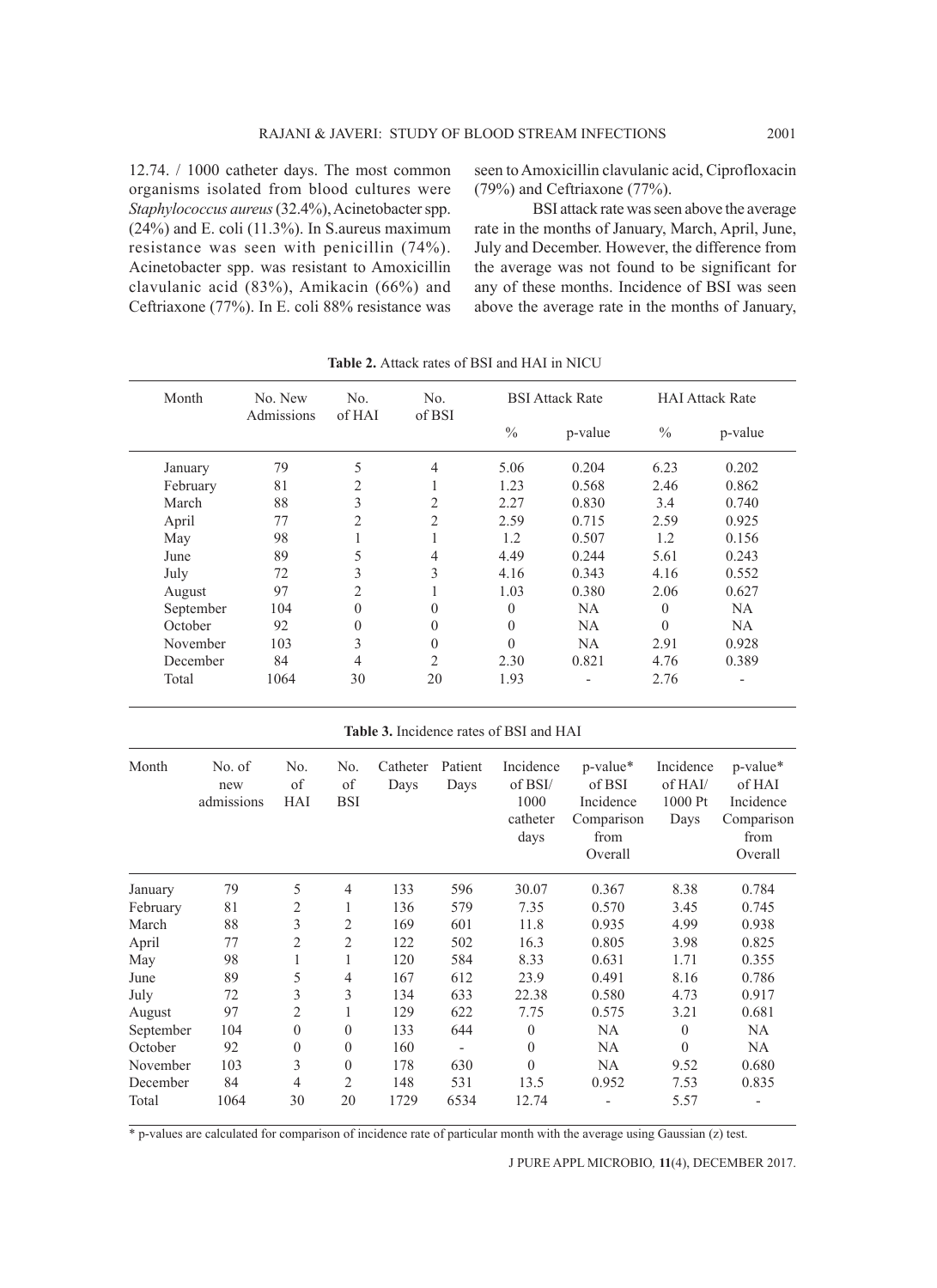April, June, July and December. However, the difference from the average rate was not found to be significant. Incidence of HAI was seen above the average rate in the months of January, June, November and December. However, the difference from the average was not found to be significant.

## **DISCUSSION**

Neonatal infections are an important reason for infant mortality and morbidity worldwide. In our study, incidence of HAI/1000 patient days was 5.57 which were consistent with the results of other studies. As per WHO prevalence study amongst 55 hospitals in four WHO Regions ( Europe, Eastern Mediterranean, South- East Asia and western Pacific) 8.7% HAI rates were reported.<sup>7</sup> A meta analysis by Neeraj et al estimated that different HAI rates were found varying from 1.4% upto 30% in numerous studies done across the globe.6 In another study, by Bolat et al the incidence of HAI was 10.3% per 1000 patient days. <sup>8</sup>According to a survey to determine the point prevalence of HAI in 29 high- risk nurseries in 1999 by the US Pediatric Prevention Network,11. 4% neonates had an active nosocomial infection on the day of the survey.<sup>9</sup>Bloodstream and lower respiratory tract infection were the most frequent infections in the study.<sup>9</sup>

In our study out of the total thirty HAI episodes reported over a period of one year, 20(66.6%) were nosocomial blood stream infections. Our findings are supported by observation in another study where BSIs (59.1%)



J PURE APPL MICROBIO*,* **11**(4), DECEMBER 2017. **Fig. 2.** Incidence rates of BSI and HAI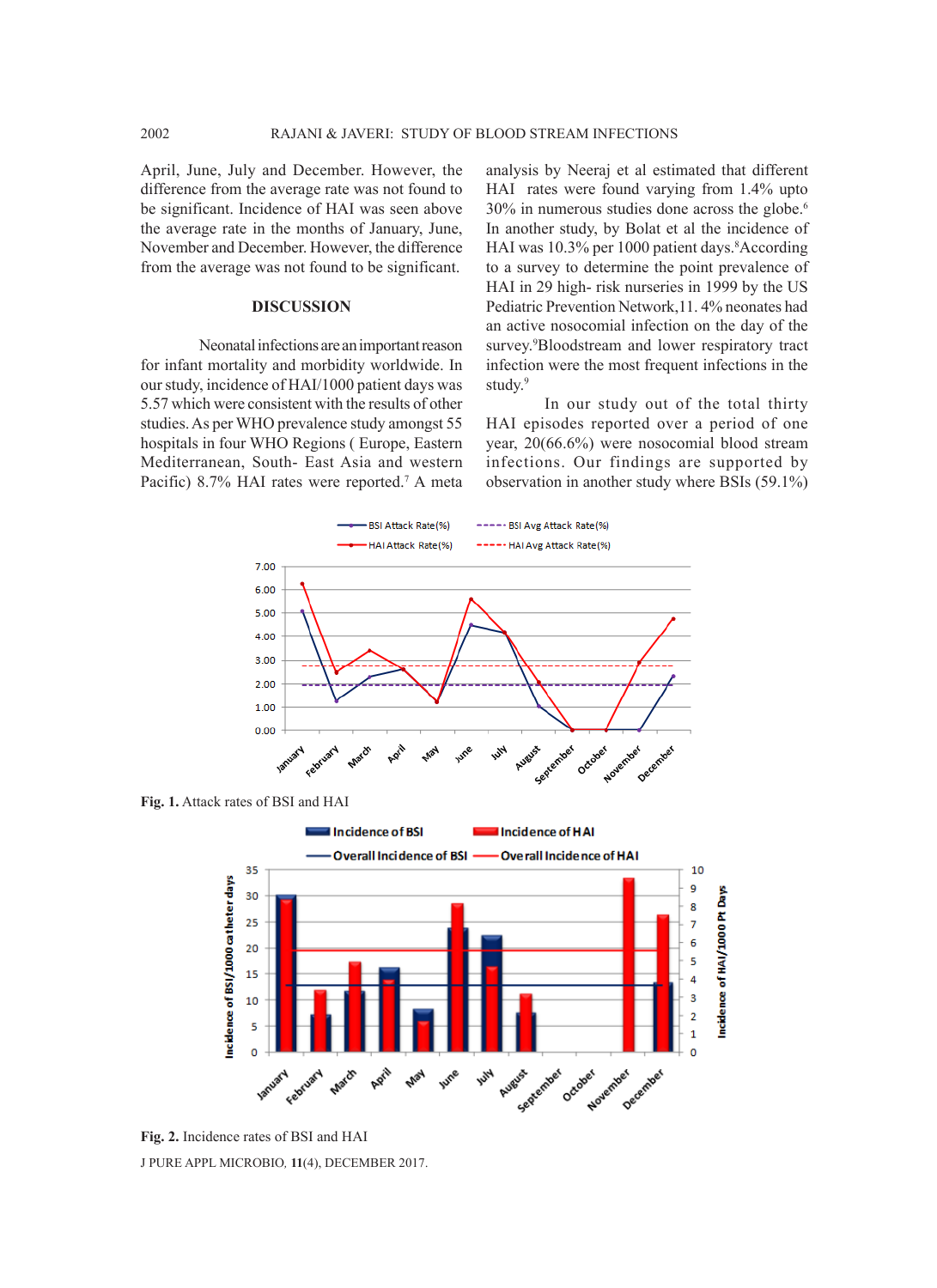were the most common HAI in this age group.<sup>10</sup> On the contrary, in a recent study from Egypt, pneumonia was the most frequently occurring infection (11.3%) followed by blood stream infection  $(8.8\%)$  in NICU.<sup>11</sup>According to recent studies primary bloodstream infection represents



**Fig. 3.** Prevalence of isolates in blood cultures

about 15% of all nosocomial infections and affects approximately 1% of all hospitalized patients.12 BSI increases the mortality rate and prolongs intensive care unit (NICU) and hospital length of stay with added financial burden.<sup>13</sup> Our study observed 12.74% BSI/1000 catheter days. Our findings are supported by two studies where BSI incidence rates were 8.5 per 1000 discharges to 18 per 1000 patient days.<sup>14, 15</sup>

Our study recorded average attack rates of hospital acquired infection and blood stream infection as 2.76% and 1.93% respectively. A similar study on 367 hospitalized patients, identified 29 patients with nosocomial BSI with attack rate of 7.9%.16

Our study observed that *Staphylococcus aureus* was the most frequently isolated organisms (32.4%) among the blood culture. Our findings were supported by another study where *Staphylococcus aureus* was the most frequent pathogen in



Saureus MCONS



**Fig. 5.** Antimicrobial susceptibility for gram negative bacilli isolates

J PURE APPL MICROBIO*,* **11**(4), DECEMBER 2017.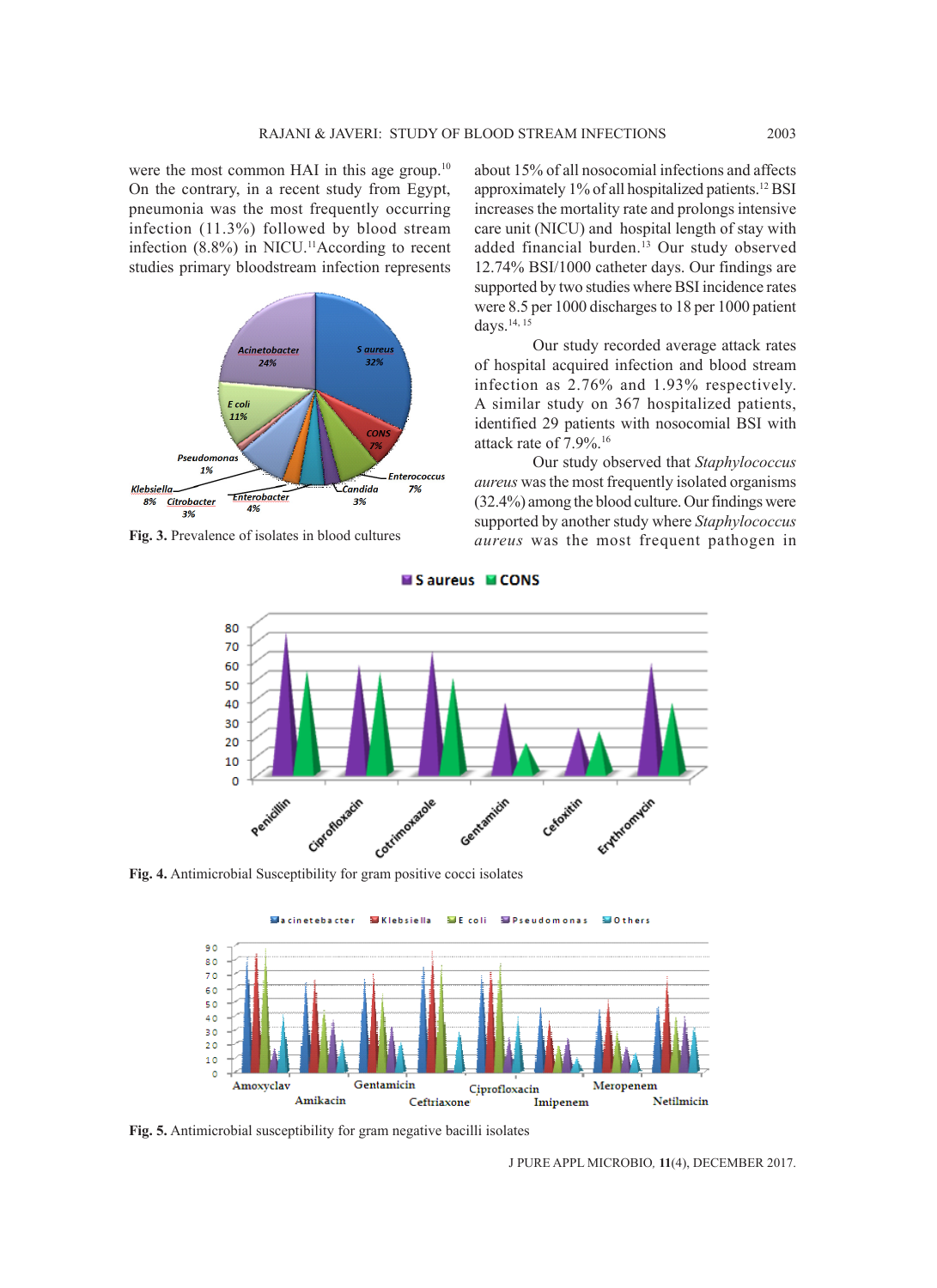culture positive BSI.17 On the contrary in another descriptive hospital based study carried out in the NICU of the Mansoura University Children's Hospital, the investigators reported that Klebsiella spp. were the most frequently isolated organisms followed by E. coli.<sup>11</sup> Gram- negative bacteria were the most common causative agents in hospital acquired bloodstream infection in the 1960s and 1970s.18 However, around the same time frame, gram-positive bacteria became more predominant, probably correlated with the greater use of prophylactic antibiotics for at risk patients with use of intravascular devices.<sup>18</sup>

Infection control is an integral part of pediatric practice. Infection surveillance in nurseries and NICU should be conducted on a priority basis. The infection and the attack rates can be used as a benchmark to drive improvements in the quality and safety of care. Surveillance is also essential to decrease the mortality rate, economic burden and for rational antimicrobial prescription. Regular training programs on the standard precautions, hand hygiene, personal protective equipment, clinical sample collection and transport should be incorporated. Hand washing and regular use of alcohol based hand rub are the simplest and most effective methods of preventing transmission of infectious agents.<sup>19</sup> Sterilization of resuscitation bags and masks, use of sterile suctioning techniques, and avoiding overcrowding are simple ways to prevent nosocomial infections in nurseries and NICUs.20 Careful preparation and storage of infant formulas, minimizing the attempts at venipuncture and, using single dose administration of medications such as albumin are measures to be undertaken to prevent nosocomial BSIs. 21 Judicious insertion and maintenance of indwelling lines with minimization of the number of catheter days lowers the risk of device associated  $BSI.<sup>21</sup>$ 

#### **CONCLUSION**

Limited information is available regarding epidemiology of health care associated infections and it seems that many HAIs are grossly under reported in many health care settings. BSI in NICU still remains a serious hazard and remains grossly underreported. Infection control practices and training program should focus on BSI prevention,

J PURE APPL MICROBIO*,* **11**(4), DECEMBER 2017.

recognition and reporting. Infection control policies and surveillance methodologies need to be strengthened. HAI reporting process should be revalidated.

# **REFERENCES**

- 1. Revelas A. Healthcare-associated infections:A public health problem. *Niger Med J.* 2012; **53**(2):59-64.
- 2. Rania Mohammed Kishk, Mohamed Fouad Mandour. Pattern of Blood Stream infections within Neonatal Intensive Care Unit, Suez Canal University Hospital, Ismailia, Egypt. *Int J Mocrobiol.* 2014: 276-873.
- 3. Akram Niknajad, Moteza Ghojazadeh. Factors Affecting the Neonatal Intensive care Unit Stay Duration in Very Low Birth Weight Premature Infants. *J Caring Sci.* 2012; **1**(2):85-92.
- 4. Anadel Rio, Carlos Cervera. Patients at Risk of Complications of *Staphylococcus aureus* Bloodstream Infection. *Clinical Infectious Diseases.* 2009; **48**(4):246-253.
- 5. Gray JW. Surveillance of Infection in neonatal intensive care units. *Early Hum Dev.* 2007; **83**(3):157-63.
- 6. Bedi Neeraj and Nasir Ahmad Ali. Health care associated (HAI's) –a major patient safety issue. *Ejpmr.* 2016; **3**(4):163-167.
- 7. Prevention of hospital- acquired infections.A practical guide 2nd edition. WHO/CDS/CSR/ EPH/2002.12.
- 8. Faith bolat, Sinan uslu. Healthcare- associated infections in a neonatal intensive care unit in turkey. *Indian Pediatrics*. 2012;**49**: 947-8.
- 9. Klara M Posfay- Barbe, Prof Danielle M Zerr. Infection control in pediatrics. 2008; **8**(1):19-31.
- 10. Tammy Bischoff, Hilmar Wisplingloff. Nosocomial Bloodstream infections in US Hospitals: Analysis of 24,179 cases from a prospective nationwide surveillance study. *Clinical Infectious Diseases.* 2016; **39**(3):309- 317.
- 11. Abdel- Wahab F, Goneim M. Nosocomial infection surveillance in an Egyptian neonatal intensive care unit. *J Hosp Infect.* 2013; **83**(3):196-9.
- 12. Stephane Hugonnet, Hugo Sax. Nosocomial Bloodstream Infection and Clinical Sepsis. *Emerge Infect Dis.* **10**(1):76-81.
- 13. Vineet Chopra, Sarah L Krein. Prevention of Central Line- Associated Bloodstream Infections: Brief Update Review Evidence Reports/ Technology Assessments, No. 211.